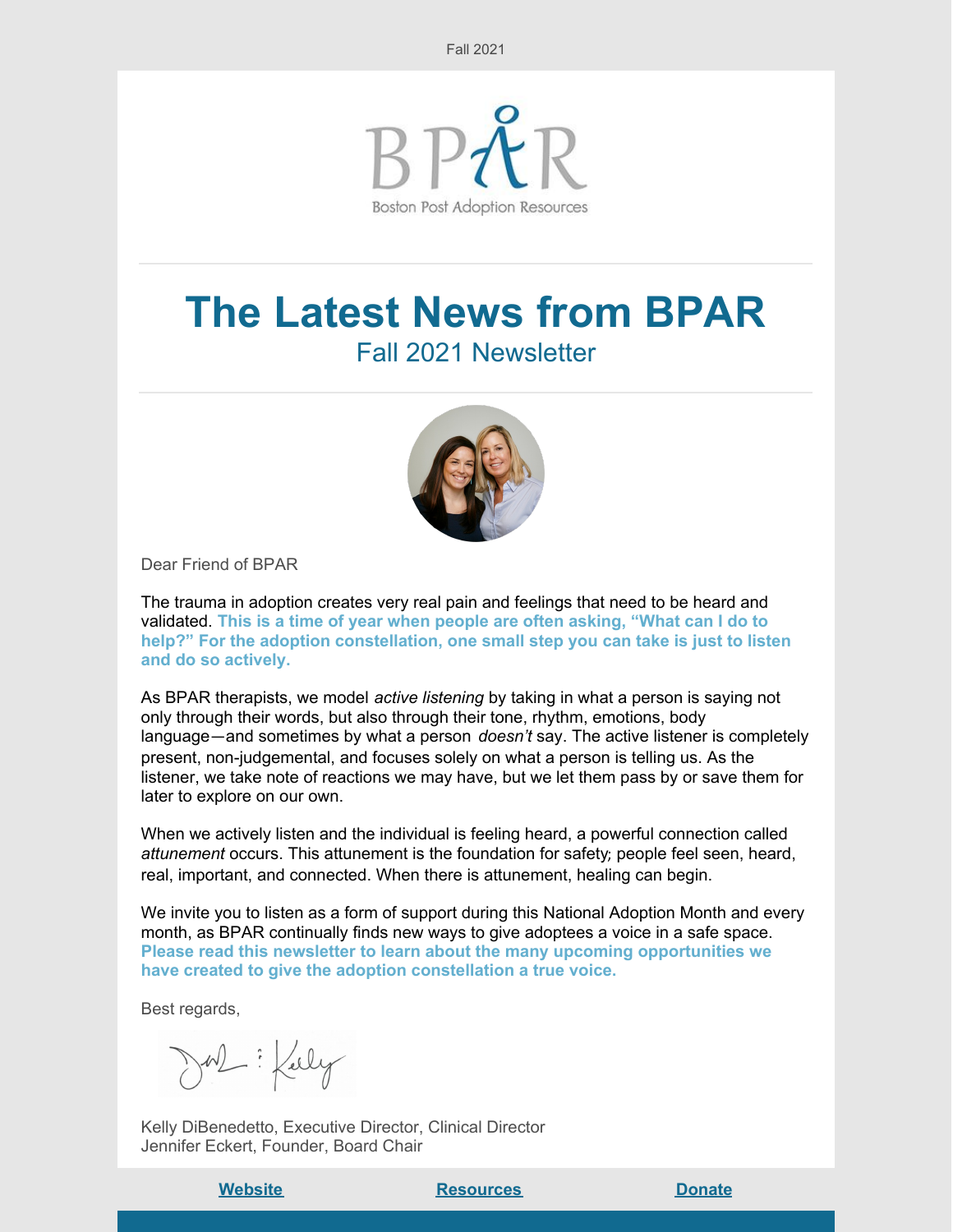### **Voices In Adoption**



Here are some of the creative ways our BPAR team gives adoptees and families a chance to express and share their lived experiences as part of our mission. We invite you to check out each resource, listen, and learn.

#### **Voices Unheard Adult Adoptee Forum Live (Cambridge, MA) & Virtual on November 30, 2021 at 7:30 p.m.**



BPAR's live **Voices [Unheard](https://bpar.org/voices-unheard/) forum** at the Lilypad in Cambridge, MA is built on the value of expressive therapy, giving adult adoptees an opportunity to share their adoption-themed thoughts through storytelling, poetry, or other creative expression.

Carla, an audience member at our first Voices Unheard event in 2019, shared what she learned:

> "*I was deeply moved, hearing first person accounts of the effect of being adopted. When I grew up, the common 'wisdom' was that the children who were adopted weren't affected by it. What I heard at Voices Unheard convinced me otherwise. This event has been transformational for me!*"

It's not too late to attend, but tickets for the in-person event are selling fast!

**Buy [in-person](https://www.eventbrite.com/e/voices-unheard-real-adoptee-stories-in-person-event-tickets-182047417727) tickets Buy [livestream](https://www.eventbrite.com/e/voices-unheard-real-adoptee-stories-livestream-event-tickets-196587417257) tickets**

#### **FREE as an Ebook for One Day Only on National Adoption Day, November 20th! Adoption Is a Lifelong Journey Book**



In honor of National Adoption Day, we are offering our book, *Adoption Is a Lifelong Journey*, for FREE in the ebook format on Amazon for one day only. This is your chance to see why twenty renowned **adoption experts [enthusiastically](https://bpar.org/adoption-is-a-lifelong-journey-book/adoption-lifelong-journey-reviews/) endorse** our paperback book for parents, written and illustrated by BPAR clinicians. It's the only book of its kind to give the child adoptee a voice, as we learn how Charlie feels while he adapts to his new home and experiences various stages of child development.

**Order free ebook on [Amazon](https://www.amazon.com/Adoption-Lifelong-Journey-Kelly-DiBenedetto-ebook/dp/B071DB9BZ7) on 11/20**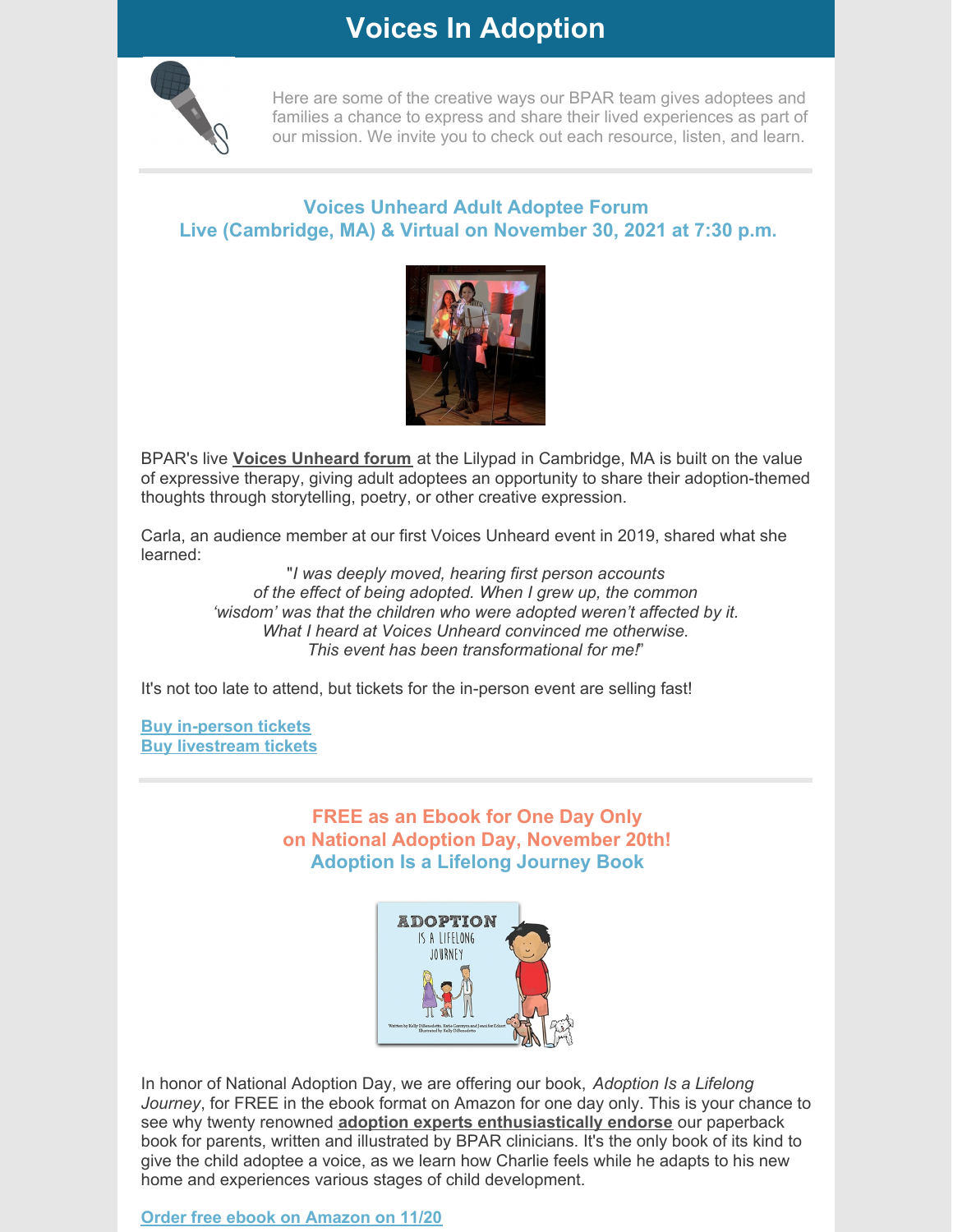



BPAR is offering a new therapy group for parents of adult adoptees, where they can meet other adoptive parents or caregivers and share stories and experiences.

Group therapy offers dual benefits: attendees can take turns voicing their thoughts, and all are encouraged to learn good listening practices. In addition to 7 ongoing parenting groups, we offer 5 groups for adult adoptees and 4 groups for child adoptees.

**[Learn](https://bpar.org/group-therapy/) more and sign up**



All of us can be better listeners if we've mastered the skills to tune into our bodies and truly listen to our own needs. BPAR's monthly Wellness Workshop series extends through next spring, and is open to anyone who would like to learn tangible skills for self-compassion, stress relief, and emotional expression. Past sessions are available on video.

**[Learn](https://bpar.org/group-therapy/) more and sign up**

#### **Coming Soon - Watch Your Inbox!**

BPAR continually develops new programs to give the adoption constellation a voice. Here are some of the resources to look forward to in the near future. Please watch your inbox so you'll be the first to know when they are available!

**Voices In Transracial Adoption: Insights from Adoptees, Parents & Professionals** (free ebook for parents)

> **Voices Unheard: A Reflective Journal for Adult Adoptees** (guided journal for adult adoptees & support group moderators)

> > \* \* \*

Our team is incredibly passionate and enthusiastic about reaching all touched by adoption with a growing set of resources. We rely on donations to make these efforts possible. Please consider making a contribution to BPAR today.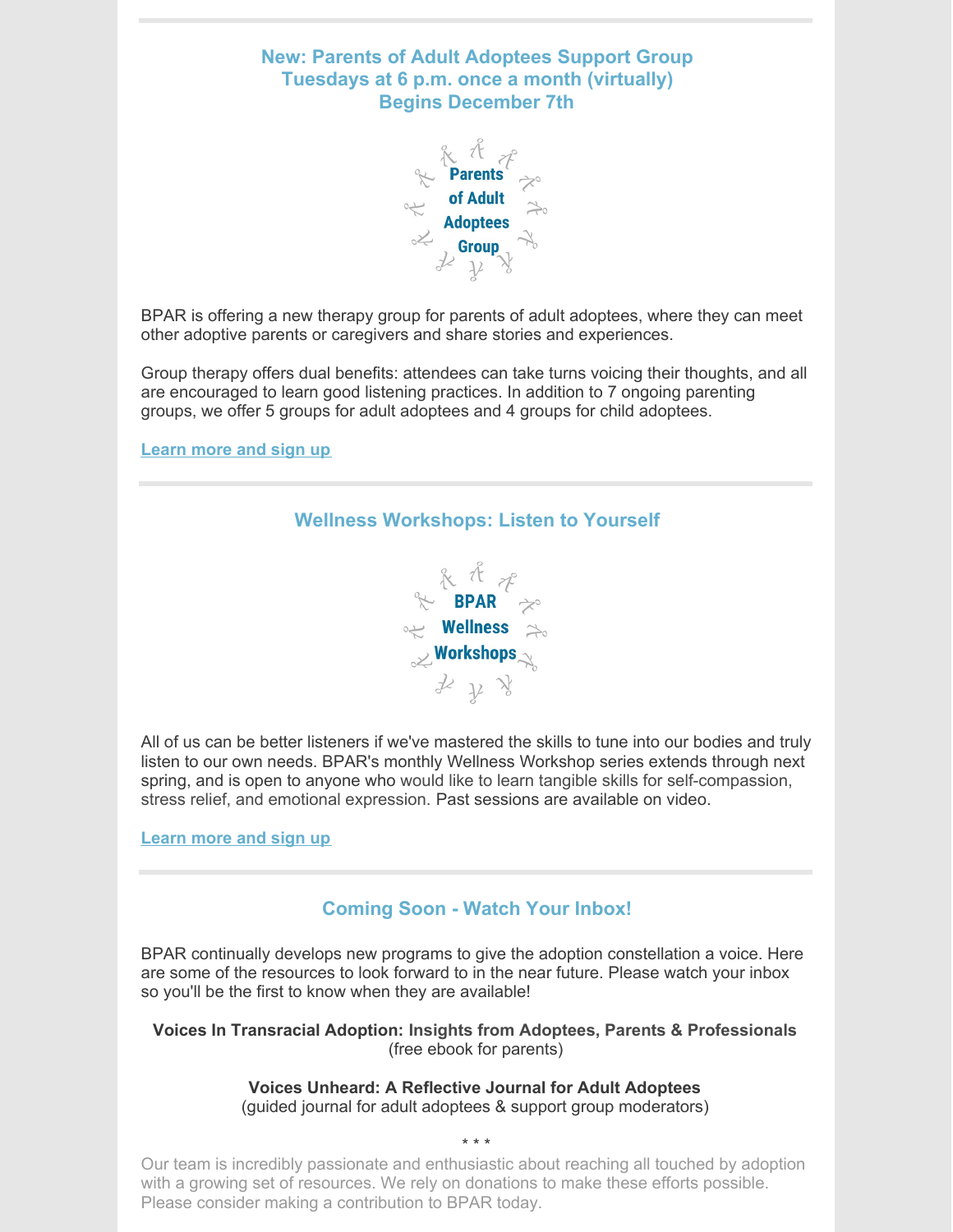**[Donate](https://bpar.org/our-vision/)** 

### **New BPAR Team Members**



**Meet Clinician Alison Cohan**

Please welcome Alison Cohan, MSW, LCSW, who has joined BPAR as a full-time clinician. Alison spent five years working with children and families in the Boston area, mainly in roles at the Department for Children and Families and at the Massachusetts Society for the Prevention of Cruelty to Children. She has a trauma certificate for children, adolescents, and adults. **[Alison's](https://bpar.org/about-boston-post-adoption-resources/bpar-team/) Full Bio>**

**Meet Clinical Intern Elena Li**

We are pleased to introduce Elena Li, an international student from Lesley University who is pursuing a master's degree in Mental Health Counseling, Art Therapy. Her experiences of adjusting to a new language and culture inspired her to enter a field where she can address collective trauma, grief work, racial trauma, and multigenerational trauma. **[Elena's](https://bpar.org/about-boston-post-adoption-resources/bpar-team/) Full Bio>**

### **Marta Speaks on Good Morning America**

Good Morning America interviewed BPAR clinician Marta Sierra, LMHC, to provide a clinician's perspective on the subject of search and reunion on Thursday, November 18th. The segment gave a glimpse into the upcoming Netflix documentary "Found," in which three adoptees who were adopted from China are reunited and visit their birth country.

**Watch the [segment](https://www.goodmorningamerica.com/family/video/documentary-found-explores-origins-adopted-children-81250284) here**! Marta appears at about 1:20.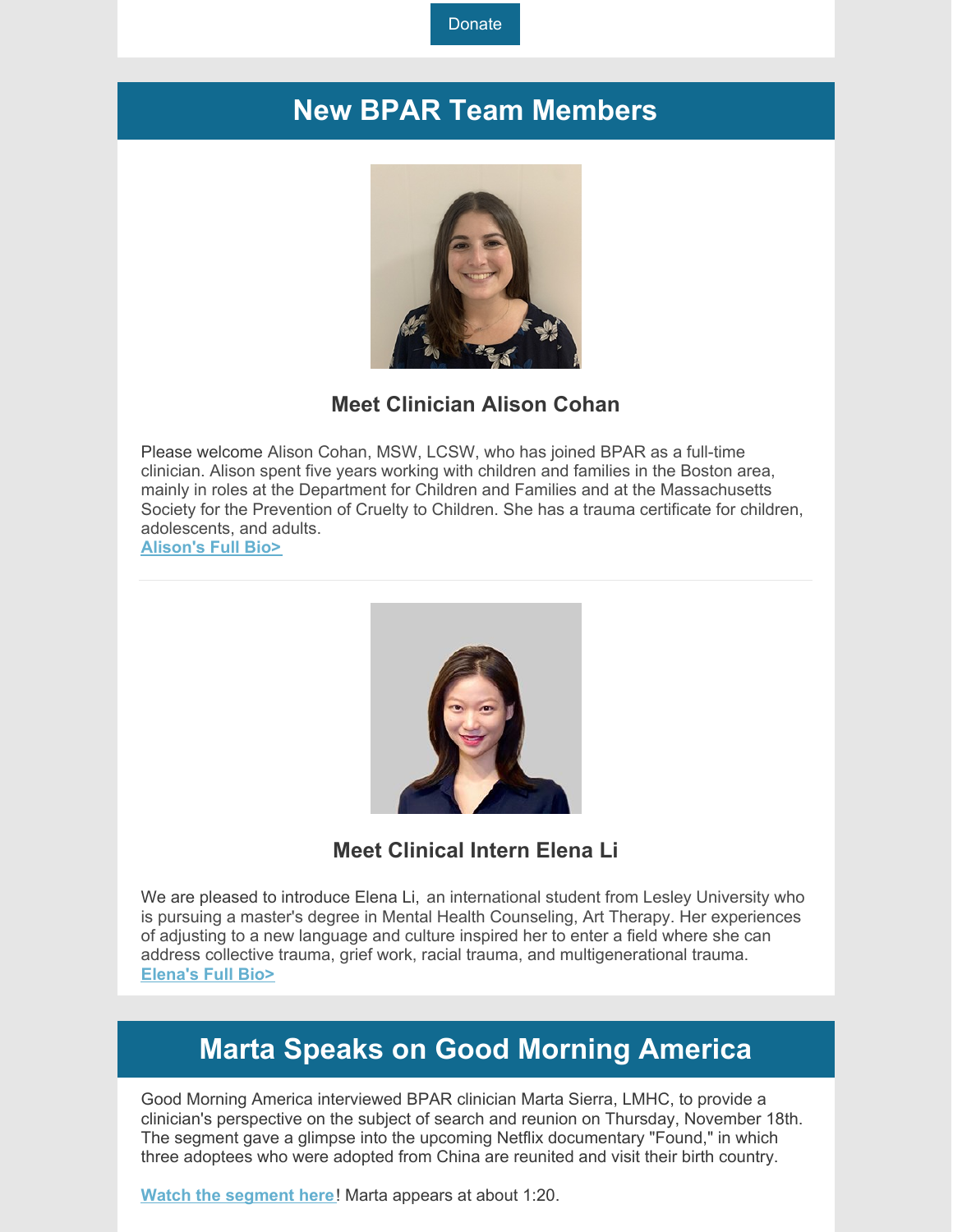

## **Missing the Court on National Adoption Day**

Each year, BPAR clinicians have been honored to be invited to the Essex Probate & Family Court to speak in the courtroom, give our book *Adoption Is a Lifelong Journey* to new parents, and experience the moment of adoption on National Adoption Day.

The pandemic has not made this possible for the past two years, and we truly miss this amazing day! Please reminisce with us!